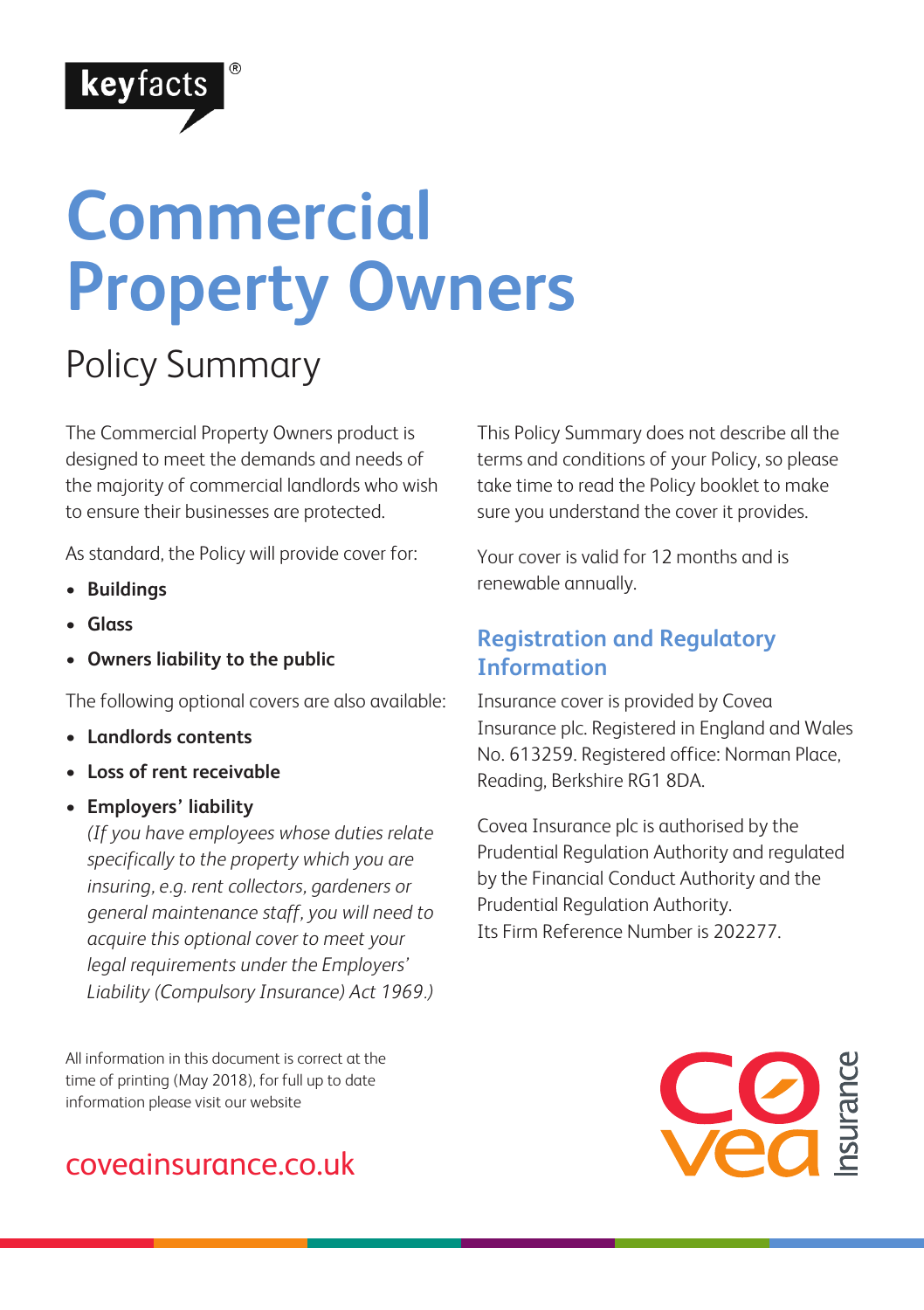## Significant features and benefits of the Policy

The table below shows the benefits of this Policy and the maximum amounts we will pay in the event of a claim:

#### **Description**

#### **Section 1A – Buildings**

Accidental loss, destruction or damage to your buildings, permanent outbuildings, fixtures and fittings, walls, gates and fences

Cover up to the buildings sum insured as shown in the Policy schedule

#### **Replacement of Locks**

Cost of replacing locks at the buildings if the keys are stolen from your home or business premises up to £5,000

#### **Trace and Access**

Cost of locating the source of water damage and subsequent making good up to £5,000

#### **Unauthorised use of Electricity, Gas or Water**

Cost of metered electricity, gas, or water for which you are legally responsible arising from its unauthorised use by persons taking possession or occupying the property without your authority up to £10,000 for any one loss

#### **Metered Water or Heating Oil**

Additional water or heating oil charges incurred by you as a result of damage to the buildings up to £2,500 in any one period of insurance

#### **Landscape Gardens**

Cost of making good destruction of or damage to landscaped gardens or grounds at the premises caused by the emergency services to prevent loss or damage to the property up to £10,000 in any one occurrence

#### **Fire Extinguishing Appliances**

Costs incurred for refilling fire extinguishing appliances, replacing used sprinkler heads and refilling sprinkler tanks in consequence of damage to the buildings up to £5,000 in any one occurrence

#### **Removal of Debris**

Cost of removing debris, dismantling, demolishing, shoring up or propping up of the damaged buildings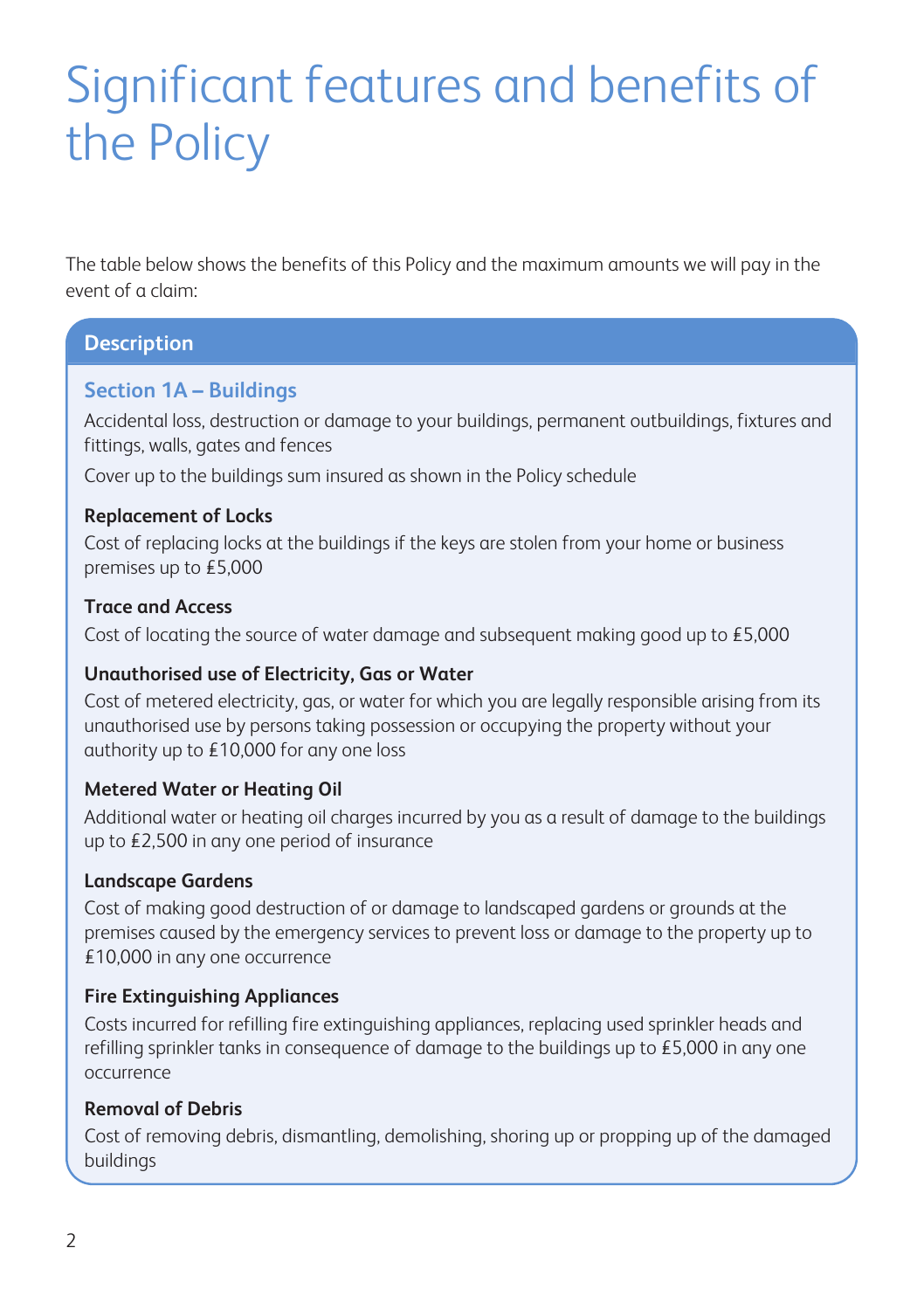## Significant features and benefits of the Policy

#### *continued*

The table below shows the benefits of this Policy and the maximum amounts we will pay in the event of a claim:

#### **Description**

#### **Landlord's Contents (Optional)**

Loss of or damage to your furniture, furnishings, fixtures and fittings whilst contained within the buildings up to the contents sum insured as shown in the Policy schedule or  $£1,000$  any one article

#### **Further Policy Extensions**

- Day one reinstatement 25% of the buildings declared value
- Capital additions up to 10% of the buildings sum insured or  $£250,000$ , whichever is the less
- Non-invalidation
- Tenants' subrogation waiver
- Architects & Surveyors fees necessarily incurred in the reinstatement of the buildings

#### **Section 1B – Glass**

Accidental Damage to all fixed glass in windows doors or fanlights at the premises, including the cost of any necessary boarding up pending replacement

#### **Section 1C – Owners' Liability to the Public**

Liability in respect of any claim or number of claims arising from any one cause in respect of injury to any person other than an Employee or Damage to property other than property belonging to the Insured or in the custody or control of the Insured or any employee arising from the ownership of Insured buildings including:

- Indemnity to joint insured and employees
- Solicitors fees
- Legal costs and expenses
- Loading or unloading a motor vehicle
- Motor Vehicle contingency cover
- Legal Liability incurred by the Insured under Section 3 of the Defective Premises Act 1972 Up to £2,000,000 in respect of any claim or number of claims arising out of one cause other than for injury or damage arising directly or indirectly from pollution or contamination where the limit is £1,000,000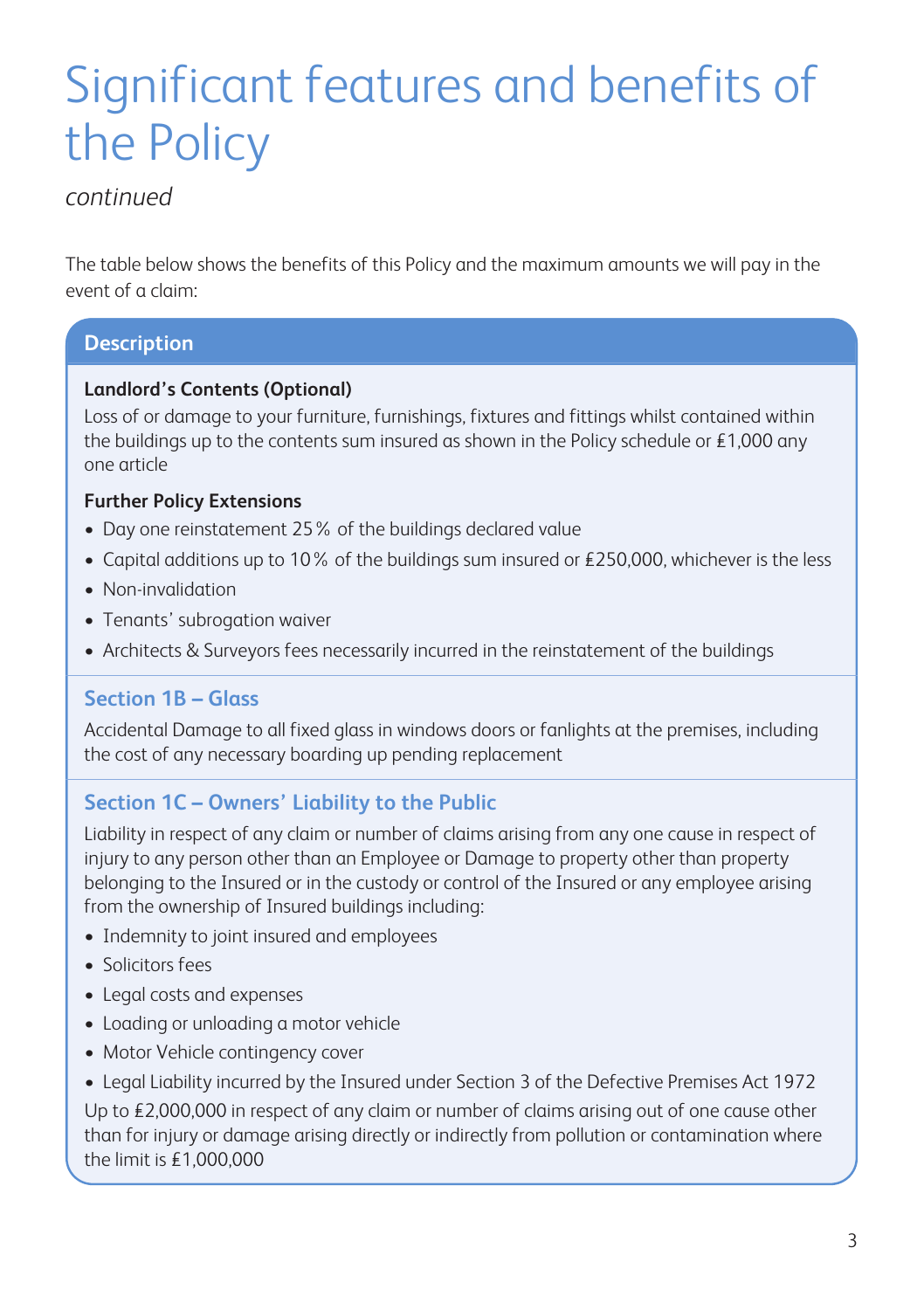## Significant features and benefits of the Policy

#### *continued*

The table below shows the benefits of this Policy and the maximum amounts we will pay in the event of a claim:

#### **Description**

#### **Section 2 – Rent (Optional)**

Loss of rent resulting from accidental loss destruction or damage to insured buildings including:

- Prevention of Access
- Alternative Accommodation

#### **Section 3 – Employers' Liability (Optional)**

Liability in respect of any claim or number of claims arising from any one cause in respect of Bodily Injury to any Employee of the Insured in connection with the Business including:

- Indemnity to joint insured
- Solicitors costs for representation at any coroner's inquest or fatal injury or Court of Summary Jurisdiction
- Legal defence costs for criminal proceedings relating to Health and Safety at Work Act 1974

Up to £10,000,000 in respect of any claim or numbers of claims arising out of one cause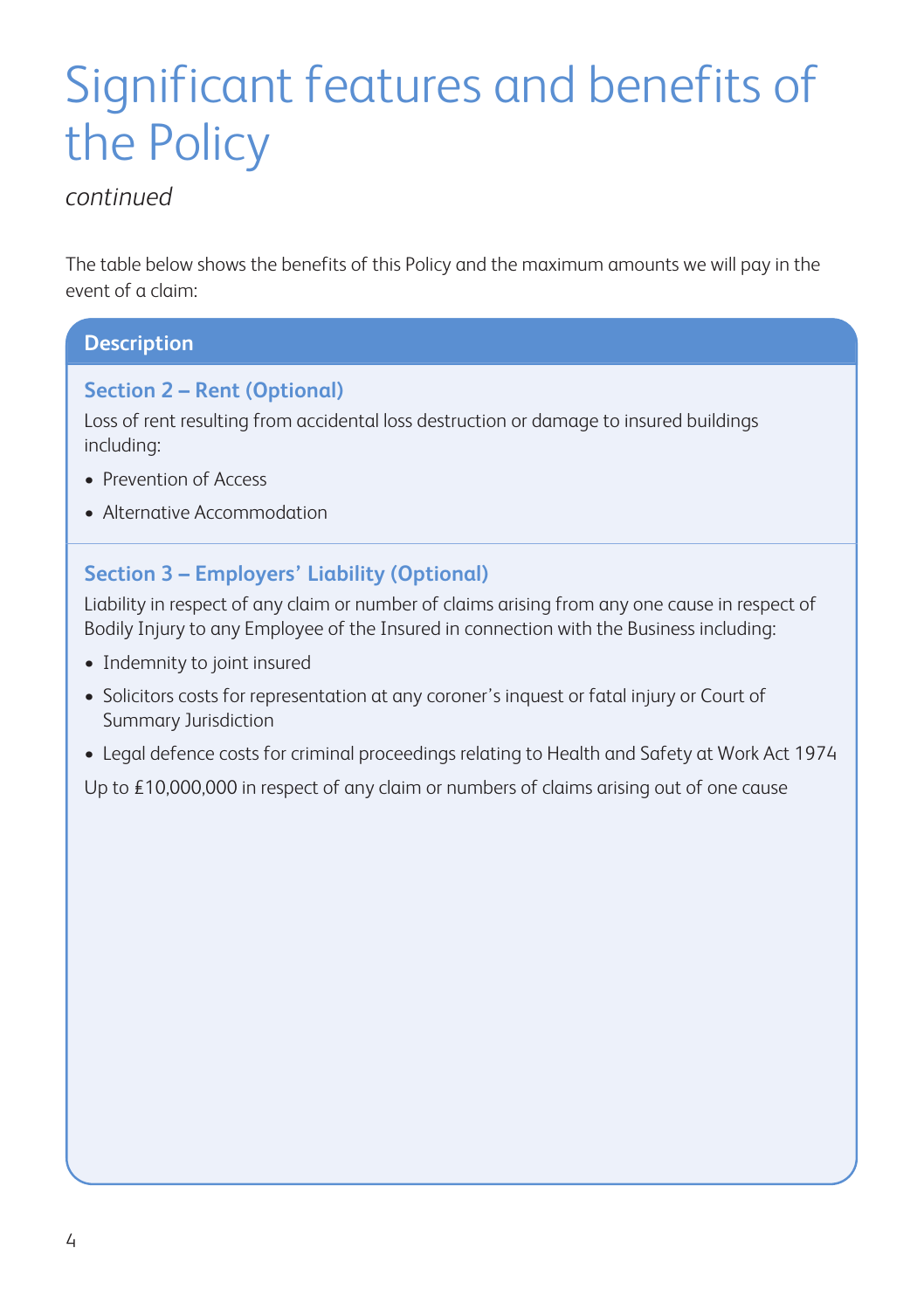### Significant and unusual exclusions or limitations of the Policy

The table below shows exclusions that are contained in your Policy and where they can be found. For full details of the exclusions, please refer to the Policy booklet.

| <b>Description</b>                                                                                                    | <b>See Policy</b><br><b>Booklet</b> |
|-----------------------------------------------------------------------------------------------------------------------|-------------------------------------|
| <b>Section 1A - Buildings</b>                                                                                         |                                     |
| • Damage to Buildings in the course of construction                                                                   | 23                                  |
| • Damage to blinds or signs not securely fixed to the Buildings                                                       | 23                                  |
| • Damage to fences and gates caused by storm                                                                          | 23                                  |
| • Subsidence ground heave or landslip (unless specifically extended)                                                  | 23                                  |
| • Acts of Terrorism (unless specifically extended)                                                                    | 17                                  |
| • Damage caused by the use, removal, disposal, sale or storage of Asbestos                                            | 17                                  |
| • The first £250 of each and every loss or damage                                                                     | 17                                  |
| <b>Section 1B - Glass</b>                                                                                             |                                     |
| • Damage caused by scratching or chipping                                                                             | 17                                  |
| • Damage to glass already cracked at the commencement of insurance of this<br>section                                 | 17                                  |
| • The first £250 of each and every loss or damage                                                                     | 17                                  |
| Section 1C - Owners Liability to the Public                                                                           |                                     |
| • Products Liability                                                                                                  | 27                                  |
| • Liability of any amount in respect of liquidated damages, fines or penalties<br>attributable solely due to contract | 26                                  |
| • Injury or damage caused directly or indirectly from gradual pollution or<br>contamination                           | 26                                  |
| • Injury or Damage caused by the use, removal, disposal, sale or storage of Asbestos                                  | 17                                  |
| <b>Section 2 - Rent (Optional)</b>                                                                                    |                                     |
| • Subsidence ground heave or landslip (unless specifically extended)                                                  | 23                                  |
| • Acts of Terrorism (unless specifically extended)                                                                    | 17                                  |
| • Damage caused by the use, removal, disposal, sale or storage of Asbestos                                            | 17                                  |
| • The first £250 of each and every loss or damage                                                                     | 17                                  |
| Section 3 - Employers' Liability (Optional)                                                                           |                                     |
| • Injury arising in connection with work on offshore installations                                                    | 31                                  |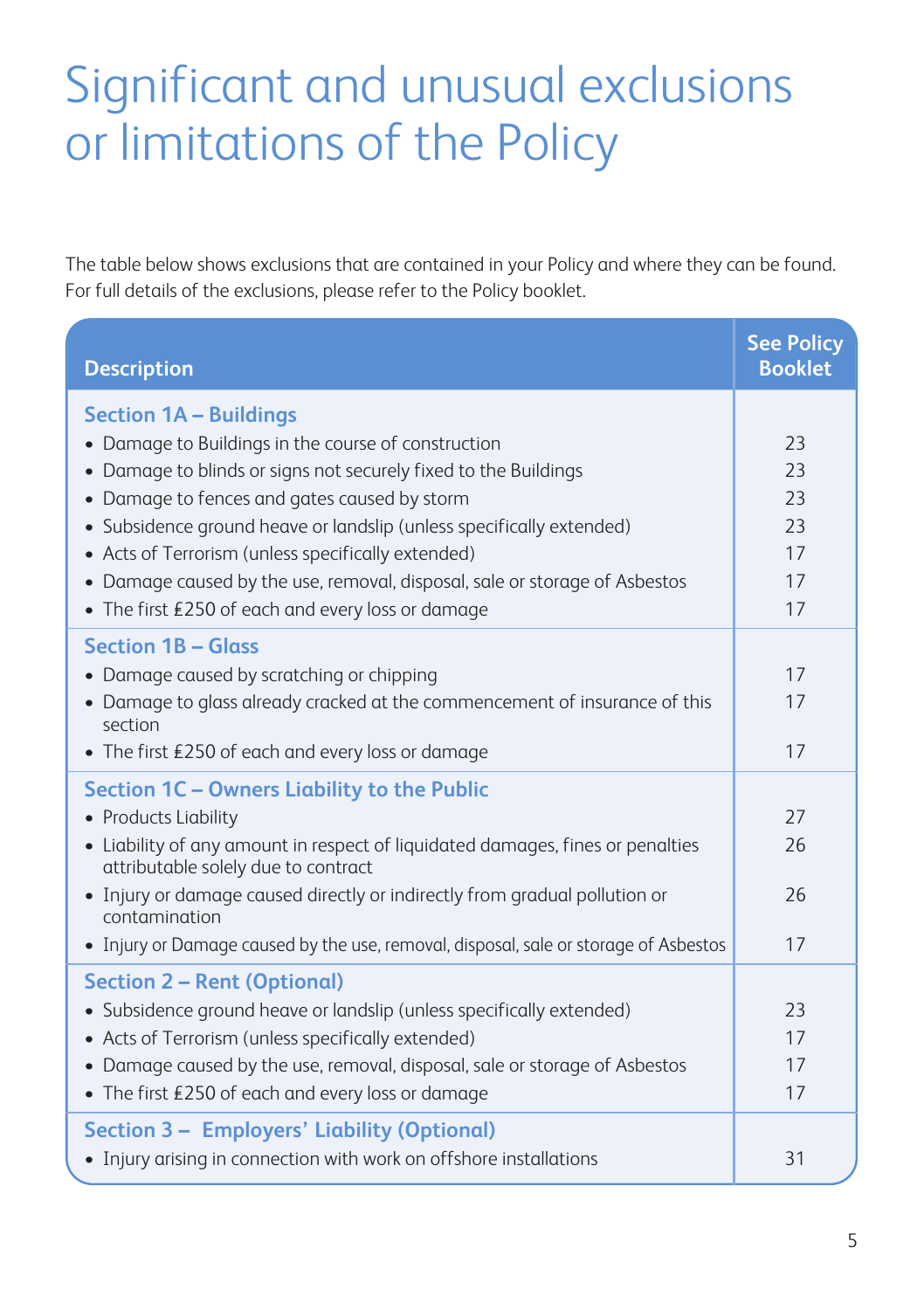## Customer Information

### **Commercial Careline 0330 024 2266**

#### **How to contact us to make a claim**

Should you need to make a claim, Covéa Insurance Commercial Careline will manage all aspects of the claim for you from the time it is reported.

#### **Covéa Insurance Commercial Careline**

- Dedicated telephone number 0330 024 2266
- Dedicated fax number 0330 024 2623
- By email newcommercialclaims@coveainsurance.co.uk
- In writing to Covéa Insurance Commercial Careline, Norman Place, Reading, Berkshire RG1 8DA

Covéa Insurance Commercial Careline is a UK-based service available 24 hours a day, 365 days a year by staff trained in managing commercial claims. They can:

- Take the details of your claim over the phone, in most cases removing the need for completion of an incident report form.
- Arrange replacement of goods lost or stolen using the latest product information.
- Take control of the management of claims from start to finish.

#### **How to cancel your Policy**

If you do not want to accept the Policy you have the right to cancel it within 14 days from the date of purchase of your Policy or the day you receive your Policy documentation, whichever is later. To do this you must return the Policy documentation to your broker when giving your instruction to cancel.

If cover has not yet started a full refund will be given. If cover has started we will refund the premium for the exact number of days left on the Policy, less an additional charge of £25 plus the prevailing rate of Insurance Premium Tax as stated on your Policy Schedule. No refund will be given if a claim has been submitted or there have been any incidents likely to give rise to a claim during the current period of insurance. We will also do this if you want to cancel the Policy within 14 days after the renewal date.

You may cancel the Policy at any other time by contacting your broker.

If you cancel your Policy after 14 days and a claim has been submitted or there have been any incidents likely to give rise to a claim during the current period of insurance, we will not refund any part of the premium. If you have a Loan Agreement with us, all outstanding monies must be paid to us as described in your Loan Agreement.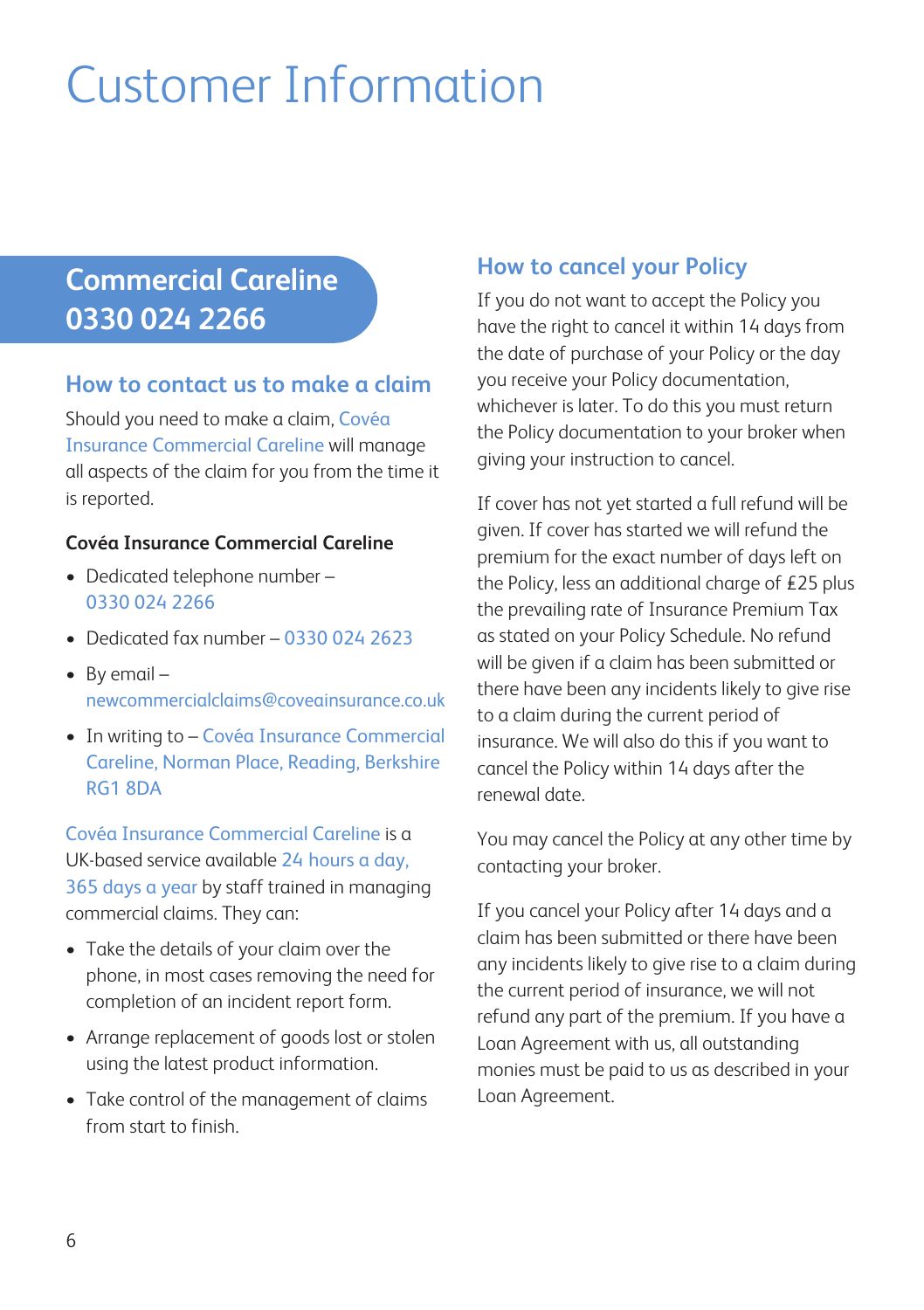### Customer Information

*continued*

If no claims have been submitted and there have been no incidents that are likely to give rise to a claim during the current period of insurance, we will refund the premium for the exact number of days left on the Policy less an additional charge of £25 plus the prevailing rate of Insurance Premium Tax as stated on your Policy Schedule.

#### **Complaints Procedure**

It is always our intention to provide a first class standard of service. However we do appreciate that occasionally things go wrong. In some cases the broker who arranged your insurance will be able to resolve any concerns, particularly if your complaint relates to the way the Policy was sold and you should contact them directly.

Alternatively please contact us using the following details quoting your Policy or claim number:

Customer Relations, Covéa Insurance, Norman Place, Reading, Berkshire RG1 8DA. Telephone: 0330 221 0444 Website: www.coveginsurance.co.uk Email:

customer.relations-rdg@coveainsurance.co.uk

Full details of the Covéa Insurance Internal Complaints Procedure are detailed in our leaflet 'Complaints Procedure' which is available on request or may be downloaded from our website at

www.coveainsurance.co.uk/complaints.

You may be eligible to refer your complaint to the Financial Ombudsman Service. There are a few instances where they will not be able to assist and they will confirm if your complaint is eligible when you contact them. Their contact details are:

Financial Ombudsman Service Exchange Tower, Harbour Exchange Square, London E14 9SR www.financial-ombudsman.org.uk email: complaint.info@financialombudsman.org.uk

#### **Financial Services Compensation Scheme**

We are covered by the Financial Services Compensation Scheme (FSCS). You may be entitled to receive compensation from the scheme if we cannot meet our obligations.

Further information is available from the Financial Services Compensation Scheme, 10th Floor Beaufort House, 15 St Botolph Street, London EC3A 7QU. Telephone: 020 7741 4100 Email: enquiries@fscs.org.uk Website: www.fscs.org.uk